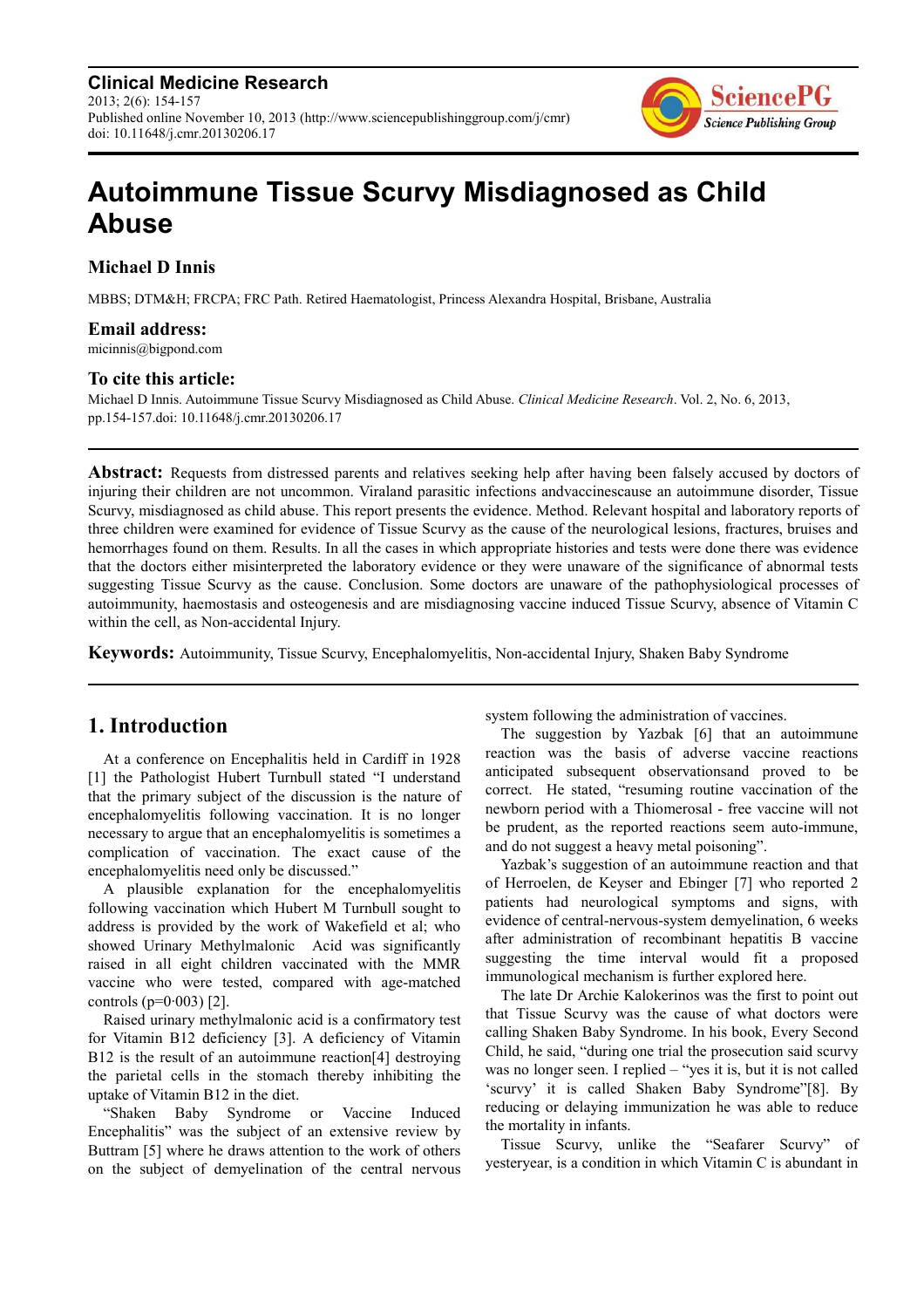the blood but is unable to enter the cell because of a lack of Insulin which is required to transfer the Vitamin C into the cell.

Normally insulin binds to its receptor on the cell surface and initiates a chain of events that leads to the insertion in the plasma membrane of a transmembrane glucose transporter called GLUT 4 which facilitates the transport of Vitamin C, glucose and other nutrients into the cell [9]. Within the cell Vitamin C functions as an antioxidant blocking the damage caused by free radicals, a product of cellular metabolism, and ensures normal cellular function. Tissue Scurvy is the resultof a failure of this process.[10]

Tissue Scurvy involving the liver cells (hepatocytes) leads to under carboxylation of the extrinsic coagulation factors and osteocalcin resulting in bruises, hemorrhages, fractures and encephalopathy [11] – the so-called "triad" of Non-accidental Injury.

The many faces of Tissue Scurvy in Childhood include Sudden Infant Death Syndrome, alleged Non-accidental Injury, Shaken Baby Syndrome, Abusive Head Trauma, Inflicted Brain Injury, Reye's Syndrome, Kawasaki Disease, Anaphylaxis and Diabetes Type 1.[12]

All have one feature in common - hyperglycemia, the signature of Insulin deficiency resulting from vaccines, and other forms of antigenic stress which damage the Beta cells of the Islets of Langerhans resulting inhypoinsulinemia and Tissue Scurvy.

Regrettably doctors in the English speaking world are taught "abused infants may have bleeding around the brain and in the eyes - the hallmarks of SBS but most also bear signs of the violence which killed them, fractures, bruises, burns, malnutrition or neglect"[13].

Adding to the problem is "the American justice system is not designed to determine scientific truth but, rather, to balance contested facts and bring closure to a dispute"[14], and the systems in the UK, Australia, Canada and New Zealand would appear to be similarly afflicted.

It is precisely this failure to seek the truth that is destroying the lives of hundreds, perhaps thousands of innocent familiesand the American justice system and others are urgently in need of change.

Reviewed here are some instances in which a father, family member, or caretaker has been accused of causing the death of an infant or child from Shaken Baby Syndrome while the true cause of death was an autoimmune reaction.

Doctors making these accusations are inadequately trained in the pathophysiological processes of Hemostasis and Osteogenesis which require thecarboxylation of Osteocalcin and some Clotting factors, a process which takes place in the liver and which is essential for the efficient clotting of blood and the prevention of fractures.

Sometimes blood tests are done showing defects in Liver Function but the results are completely ignored or their significance misunderstood and the unfortunate parent bears the consequences of the doctor's ignorance.

# **Case Report 1**

John, not his real name, was the second child of a 34 year old mother who suffered from severe morning sickness for about 5 months of her pregnancy which lasted 9 months. A forceps delivery was necessary and the infant weighed 3860 gm. There was some bruising on the left side of the face possibly from the forceps. Apgar scores were 8 at 9 and 1 at 5 minutes. Vitamin K was given by intramuscular injection.

The infant was both breast and formula fed for 3 weeks and then given formula only. He was circumcised and did not bleed excessively but the wound became infected and he was given a course of antibiotics which controlled the infection.

When he was 6 weeks old he was noticed to be very pale and some bleeding occurred from the nose and he developed diarrhea and was "grizzly". Shortly thereafter he had difficulty in breathing and was taken to the nearest hospital.

#### *2.1. Investigations in Hospital*

1. CT scan showed a Right Sided Subdural Hemorrhage.

No retinal hemorrhages were seen

2. Skeletal X-Ray showed Periosteal reaction along the distal half of the right femur and a healing corner metaphyseal fracture of the distal right femur.

- 3. Ophthalmoscopy showed
	- a. Right retina clear
	- b. Left retina "Boat shaped" hemorrhages

involving all layers.

4. Blood Tests

| 1. Hemoglobin         | $63$ gm/L            | $NR$ 95 $-100$ |
|-----------------------|----------------------|----------------|
| 2. Platelets          | 706 x $10^9$ /L      | $160 - 600$    |
| 3. Monocytes          | $1.3 \times 10^9$ /L | $0.2 - 1.2$    |
| Blood smear shows     |                      |                |
| a. Fragmented cells   |                      |                |
| b. Spherocytes        |                      |                |
| c. Anisocytosis       |                      |                |
| d. Abnormal monocytes |                      |                |
| 5. CRP                | 13.9mg/L             | NR < 6.0       |
| 6. Plasma Glucose     | $6.1$ mmol/L         | $3.0 - 5.5$    |

The child failed to respond to treatment and died shortly after admission.

Diagnosis- Non-accidental Injury.

# **2. Case 2**

Birth and Early History.

Birth was by normal delivery after a gestation period of 9 months. Apgar scores were 9/5 and 9/10 and screening for T4, PKU AND Galactosemia were all normal. He was given an IM injection of Vitamin K and Hepatitis B Vaccine was given 2 days later. He was breast fed.

Mother noticed this child was different from her two previous children in that "his body and head were never quite in proportion" in that his head was disproportionately large – a known feature of Congenital Toxoplasmosis.

The mother had difficulty in retaining the prenatal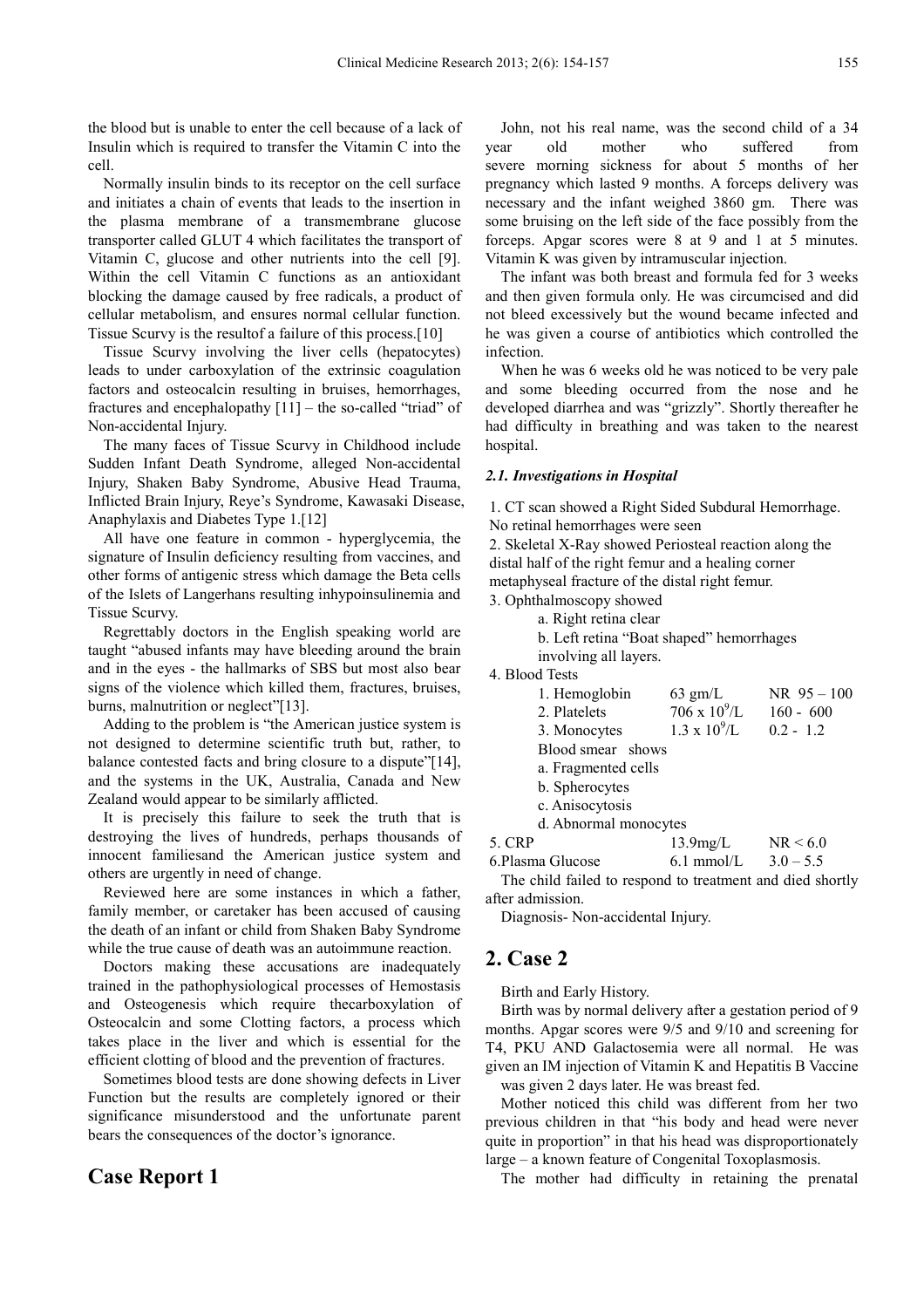Vitamins she was prescribed because of morning sickness which lasted the entire nine months of her pregnancy. Significantly during this period there were 5 pet cats in the house.

The presence of cats is a risk factor for the development of Congenital Toxoplasmosis. Babies born with the illness can have consequences such as blindness, hydrocephalus, jaundice, eye lesions, and neurologicalproblems.

He was vaccinated with DPaT, HiB, and Polio vaccine.

At the age of 10 weeks he suddenly became lethargic, began twitching and passed urine which was tinged with blood and was immediately admitted to hospital..

#### *3.1. Investigations*

| <b>Blood Count</b>                                         |                                                            |                         |               |  |  |
|------------------------------------------------------------|------------------------------------------------------------|-------------------------|---------------|--|--|
|                                                            | a. Hemoglobin                                              | 7.9 <sub>b</sub> /dL    | $NR$ 9.4 – 13 |  |  |
|                                                            | b. WBC``                                                   | $4.57 \times 10^{3}/UL$ | $5.0 - 19.5$  |  |  |
|                                                            | c. Platelets                                               | $741 \times 10^{3}/UL$  | $150 - 450$   |  |  |
| <b>Blood Chemistry</b>                                     |                                                            |                         |               |  |  |
|                                                            | a. pH                                                      | 6.78                    | $7.35 - 7.45$ |  |  |
|                                                            | b. HCO3                                                    | $7.2$ mmol/L            | $22 - 28$     |  |  |
|                                                            | c. Glucose                                                 | $398 \text{ mg/d/L}$    | $70 - 105$    |  |  |
|                                                            | d. Calcium                                                 | $8.4 \text{ mg/dL}$     | $8.5 - 10.5$  |  |  |
|                                                            |                                                            |                         |               |  |  |
| <b>Liver Function Tests</b>                                |                                                            |                         |               |  |  |
|                                                            | a. AST                                                     | 399 U/L                 | $20 - 60$     |  |  |
|                                                            | b. ALT                                                     | 138 U/L                 | $6 - 50$      |  |  |
|                                                            | c. GGT                                                     | 93 U/L                  | $11 - 82$     |  |  |
|                                                            | d. ALK PHOS                                                | 202 U/L                 | $110 - 320$   |  |  |
| Coagulation Screen                                         |                                                            |                         |               |  |  |
|                                                            | a. Prothrombin<br>Time                                     | 18.3 sec                | $11.5 - 14.5$ |  |  |
|                                                            | b. INR                                                     | 1.6                     | $0.9 - 1.2$   |  |  |
|                                                            | c. PTT                                                     | 33.7 sec                | $24.0 - 35.0$ |  |  |
| X-Ray Chest                                                |                                                            |                         |               |  |  |
| Healing posterior rib fractures of the right 10th and 11th |                                                            |                         |               |  |  |
|                                                            | ribs.                                                      |                         |               |  |  |
|                                                            | Healing fractures of anterior aspects of the right 6th and |                         |               |  |  |
|                                                            | 7th ribs.                                                  |                         |               |  |  |
| CT Brain without contrast.                                 |                                                            |                         |               |  |  |
|                                                            |                                                            |                         |               |  |  |

Extensive subdural of mixed density overlying the right greater than the left cerebral hemispheres.

The Diagnosis was Non-accidental Injury and death occurred shortly after admission.

Autopsy confirmed the clinical findings and was reported as a Non-accidental Death.

# **3. Case 3**

A 2.9kg female infant was born by normal vaginal delivery after a gestation period of 9 months and mother and daughter returned home within 8 hours of the child's birth. Mother noticed a bruise on the child's leg but thought it was accidently bumped by a sibling.

At the age of 8 weeks the child was immunized with DPaT, HiB, Polio and Meningitis vaccine. Within 24 hours

of having these vaccines the infant started vomiting intermittently and developed diarrhea and was admitted to hospital

Appropriate therapy was administered and the infant was fit to return home after a stay of 3 days in hospital.

While at home and being fed by the father she suddenly collapsed, stopped breathing and went limp. An ambulance was called and the child was returned to hospital.

#### *4.1. Clinical Examination*

The infant was unconscious and numerous bruises were noted on the face and trunk. She was intubated and further investigations were carried out.

#### *4.2. Investigations*

Skeletal X-Rayexamination was performed which revealed multiple fractured ribs on both sides of the body

| <b>Blood Biochemistry</b> |                       |               |
|---------------------------|-----------------------|---------------|
| 1. Urea                   | $3.8 \text{ mmol/L}$  | $2.5 - 7.5$   |
| 2. Creatinine             | $32 \text{ umol/L}$   | $0 - 61$      |
| 3. Sodium                 | $142 \text{ mmol/L}$  | $135 - 146$   |
| 4. Potassium              | $3.3 \text{ mmol/L}$  | $3.5 - 5.5$   |
| 5. Calcium                | $2.32 \text{ mmol/L}$ | $2.37 - 2.74$ |
| 6. Albumin                | $28 \text{ g/L}$      | $35 - 55$     |
| 7. Alkaline Phosphatase   | $321$ U/L             | $65 - 265$    |
| 8. Alanine Transaminase   | 59 U/L                | $5 - 45$      |
|                           |                       |               |
| Urine                     |                       |               |
| 1. Protein                | Trace                 |               |
| 2. Glucose                | + by Multistix        |               |

The child died shortly after admission and an Autopsy was performed and the cause of death was reported as HEAD INJURY.

The father was arrested and charged with Murder.

# **4. Discussion**

In case 1 the blood test showing markedly reduced Hemoglobin with an increase in monocytes, spherocytes, fragmented cells and anisocytosis when associated with an increase in CRP is highly suggestive of a Congenital Mononucleosis, a viral infection, causing an autoimmune hemolytic anemia.

When he was 6 weeks old he had diarrhea, was irritable and was bleeding from the nose. These are allclassical signs that should have alerted one to the possibility of Infantile Scurvy.

The event that necessitated admission to Hospital was the sudden onset of difficulty in breathing which could be interpreted as an Apparent Life Threatening Event (ALTE). The causes of an ALTE are numerous but with evidence of a bleeding disorder causing a neurological lesion would be the most likely cause.

Laboratory investigations demonstrate Liver dysfunction as shown by an abnormal Alanine Transaminase levels and